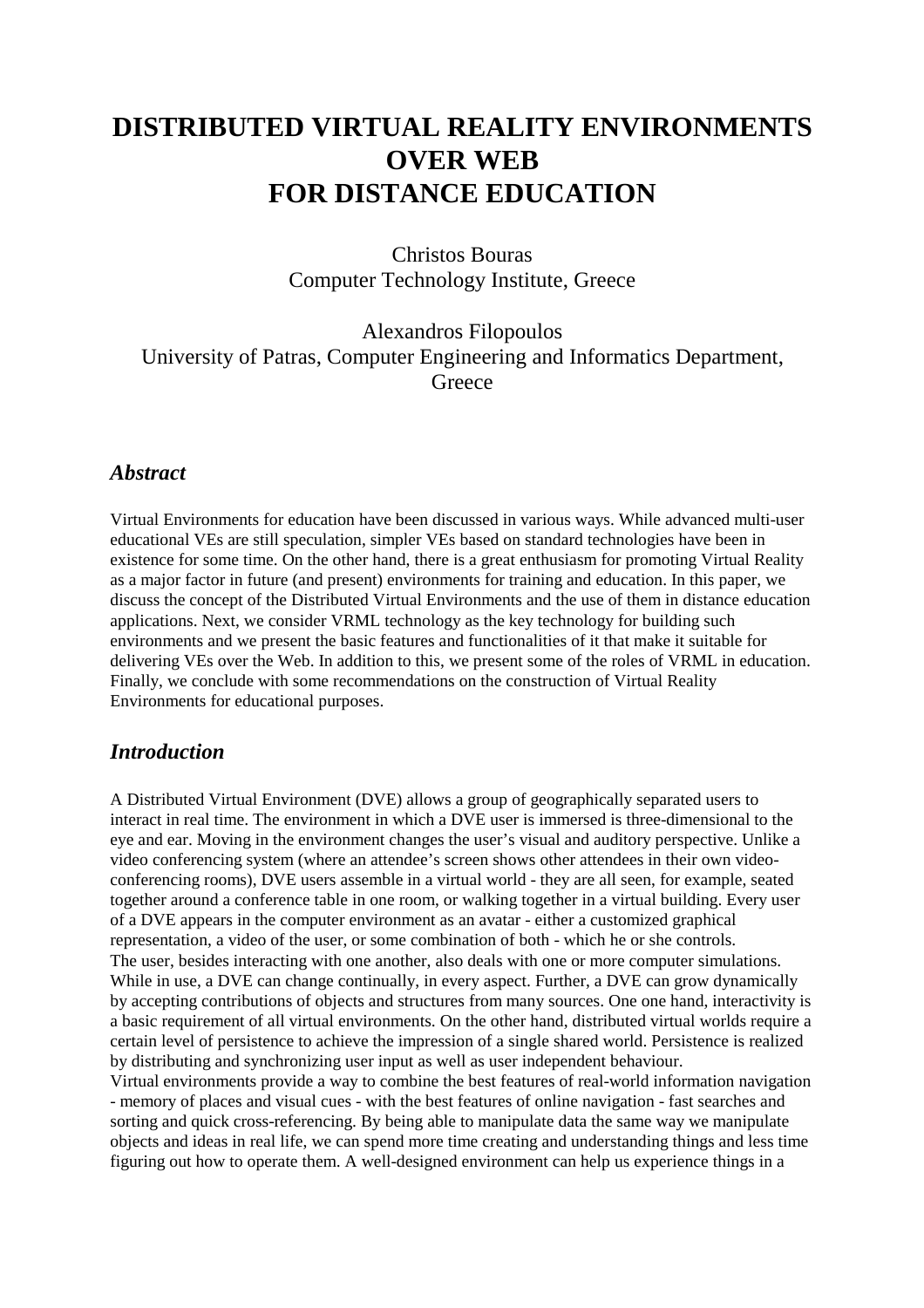larger context and pick out useful information from complex systems. Environments that mirror the physical world can show us exactly what is going on and keep us informed.

Such DVE's could be used as collaboration and training tools. One can intergrate interactive learning objects into a DVE and have people learn in that environment by doing and communicating with others. Furthermore, it is possible to provide educational material in many different media formats through a virtual world, giving to the users a unique experience. One advantage of VE's could also be to provide remote access to expensive and/or specialised laboratory hardware.

The emergence of the Virtual Reality Modeling Language (VRML) as a standard method of modeling virtual reality objects and worlds coupled with the wide spread deployment of WWW browsers that support VRML allows the creation of such DVE's and the use of them through Internet. This paves the way for participation of more geographically dispersed users in multi-user virtual reality interface systems.

### *The VRML Technology*

The aim of VRML is to bring to the Internet the advantages of 3D spaces, known in VRML as worlds whether they compromise environments or single objects (and using the file suffix .wrl). These are built to be shared between widely distributed users. VRML defines a set of objects and functions for modeling simple 3D graphics. These are known as nodes, which are arranged in hierarchies called scene graphs. There is a top-down arrangement in which nodes that are described earlier in a scene affect later ones, but this can be limited by the use of separator nodes. A VRML file is an ASCII file which is interpreted by the browser and converted into a 3D display of the described world. VRML is designed to fit into the existing infrastructure of the Internet and the WWW. It uses existing standards wherever possible, even if those standards have some shortcomings when used with VRML. Using existing standards instead of inventing new, incompatible standards makes it mush easier for the Web developer, who can use existing tools to help create VRML content. It also makes it much easier for somebody implementing the VRML standard, since libraries of code for popular standards already exist.

VRML files may contain references to files in many other standard formats. JPEG, PNG, GIF, and MPEG files may be used as texture maps on objects. WAV and MIDI files may be used to specify sound that is emitted to the world. Files containing Java or Javascript code may be referenced and used to implement programmed behavior for the objects in the world. Each of these is an independent standard, chosen to be used with VRML because of its widespread use on the Internet.

# *The functionalities of VRML*

The latest version of VRML, also known as Moving Worlds, provides, as its name suggests, for the introduction of action in the modelled world. Either objects in the world can act and react to each other under program control, or they can respond to the user's actions in some way. For educational purposes, this will in many cases be essential. The features that Moving Worlds currently includes, most of which are likely to remain, are:

- International character sets for text can be displayed using UTF-8 encoding.
- A set of new nodes has been added to increase the realism in models that are intended to represent the outdoor world around. It will be possible to create ground and sky backdrops, adding distant mountains and clouds, for instance. The effect of distance can be further enhanced with fog effects. In addition, there will also be the option of defining an irregular terrain rather than being constrained to a flat ground plane.
- Sound generating nodes will also enhance the sense of realism.
- New sensor nodes will set off certain events when one enters specific areas, or click on certain objects. So, for example, as the viewer approaches an object it can be triggered to start some action or make a noise.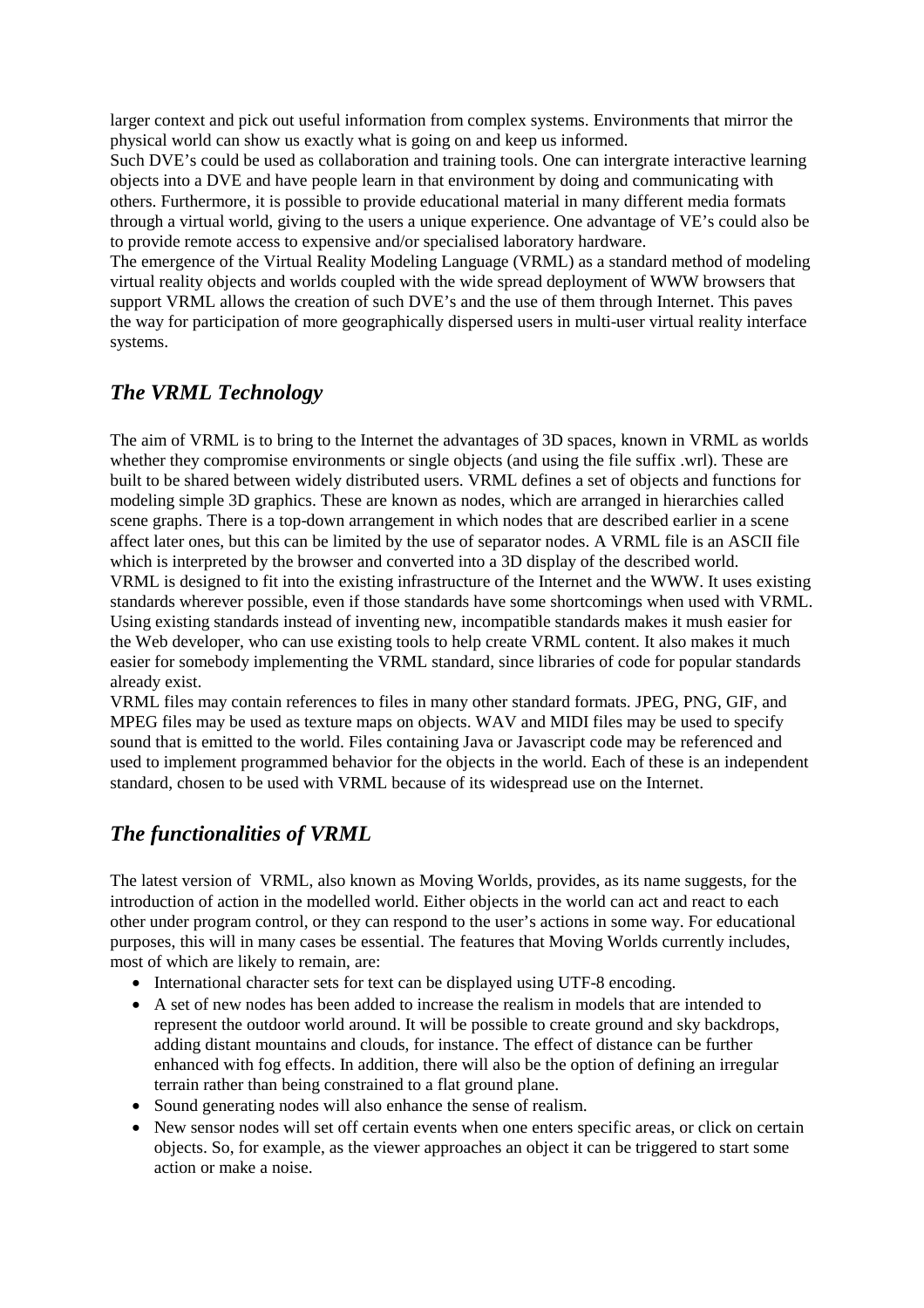- Collision detection ensures that objects can act as if solid. That is, the user, will not go through walls and floors.
- Script nodes allow for the animation of objects in the world and the interaction of the world with other applications, for example databases.
- Multi-user environments. There are many approaches to creating multi-user worlds, and the Moving Worlds aims to provide the functionality required for these, but without dictating which approach is to be used.

It is obvious that the VRML technology has all the features and functionalities that are suitable for creating an interactive DVE. There is already a series of virtual worlds being made available, experimenting with increasing functionality, mostly based on the VRML format. They include either scripting and construction facilities, or additional communication, be it textual, audio or even video. Most of these take VRML models and allow them to be used within multi-user shared environments. These shared worlds, based on VRML, will be very important in the future. The ability for students to not only visit another VRML to explore it, but also to possibly meet its authors is very exciting. In the educational sector, it will remain the case that much learning is achieved through student-student and stuff-student communication and social wolds can facilitate this.

### *The role of VRML in education*

VRML, along with the Internet in general, offers a number of attractive features for the education sector:

- It has cross-platform compatibility.
- Much of the software for creating VRML content can be downloaded for free.
- As VRML sits upon existing World Wide Web tools, existing student knowledge of these is applicable, easing use.

#### **As a medium for education & research**

The Internet generally is being proposed as a means to facilitate both teaching and research in the educational sector. Indeed this is the most obvious role for VRML. Three-D content can be created and distributed to one's own students, or made more widely available to learners across the globe. There are plenty of obvious applications for educational simulators in a number of fields: physics, planetary exploration, archaeology, biology, and chemistry all can benefit greatly from better visualization technologies. The point of these systems is not necessarily the amount of things that can be done with them but the fact that students can have the power to create them on their own and can find it fun and motivating to do so. Any textbook or course materials that have 3-D graphics, such as architecture and engineering, may benefit from VRML. If the course materials, or the research papers, require multiple drawing of a 3D object or space, then clearly VRML will give benefits. More abstract representation -that is, data visualisation- is also increasingly supported. Data visualisation can be easily supported in that the objects can use the Anchor node to point to textual, tabular material describing the data in other forms. This ability will extends the range of subjects that can benefit from VRML to include those that deal not with spatial objects, but call upon quantative data that can be spatially represented, such as the social sciences.

#### **As a collaborative medium**

One of the longer-term, but possibly most exciting, opportunities lies in the educational use of the shared spaces for distance teaching and project collaboration. The communicative worlds similar to those discribed above, would allow for students and stuff to engage in distributed meetings, seminars and tutorials. A number of trials using this existing technologies are being tried. Increasingly the Universities seek to adapt, supporting learning-for-life, in addition to more conventional students. Such technologies may mitigate some of the problems of isolation that distance learning brings. The students not only access course materials, but also meet in social spaces to discuss them with stuff and fellow students.